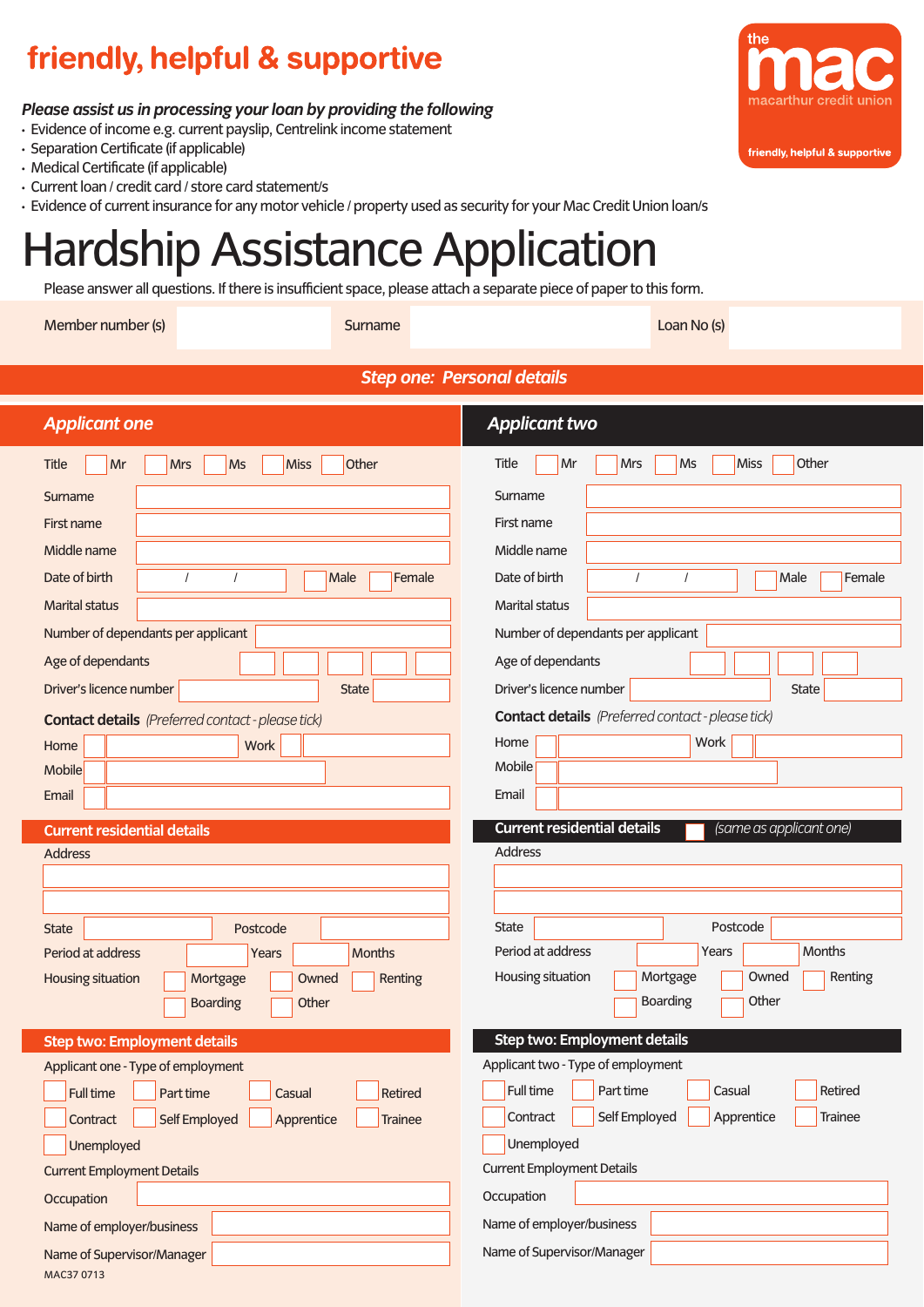#### *Step two: Employment details (continued)*

| <b>Applicant one</b> |  |
|----------------------|--|
|                      |  |
|                      |  |

| Commencement date                   |  | Phone |           |  |
|-------------------------------------|--|-------|-----------|--|
| Are you currently under probation?  |  | Yes   | <b>No</b> |  |
| If YES, anticipated concluding date |  |       |           |  |
| Street address                      |  |       |           |  |

If currently unemployed, please give details of prospects and time frames for future employment:

| <b>Applicant two</b>                                                                                |
|-----------------------------------------------------------------------------------------------------|
| Commencement date<br>Phone<br>1                                                                     |
| Are you currently under probation?<br>Yes<br><b>No</b>                                              |
| If YES, anticipated concluding date                                                                 |
| Street address                                                                                      |
|                                                                                                     |
|                                                                                                     |
|                                                                                                     |
| If currently unemployed, please give details of prospects and time<br>frames for future employment: |
|                                                                                                     |
|                                                                                                     |
|                                                                                                     |
|                                                                                                     |
|                                                                                                     |

#### *Step three: Circumstances*

Explain your current financial circumstances and the reasons you are seeking hardship assistance.

Provide full details as to how and when you expect your situation to improve.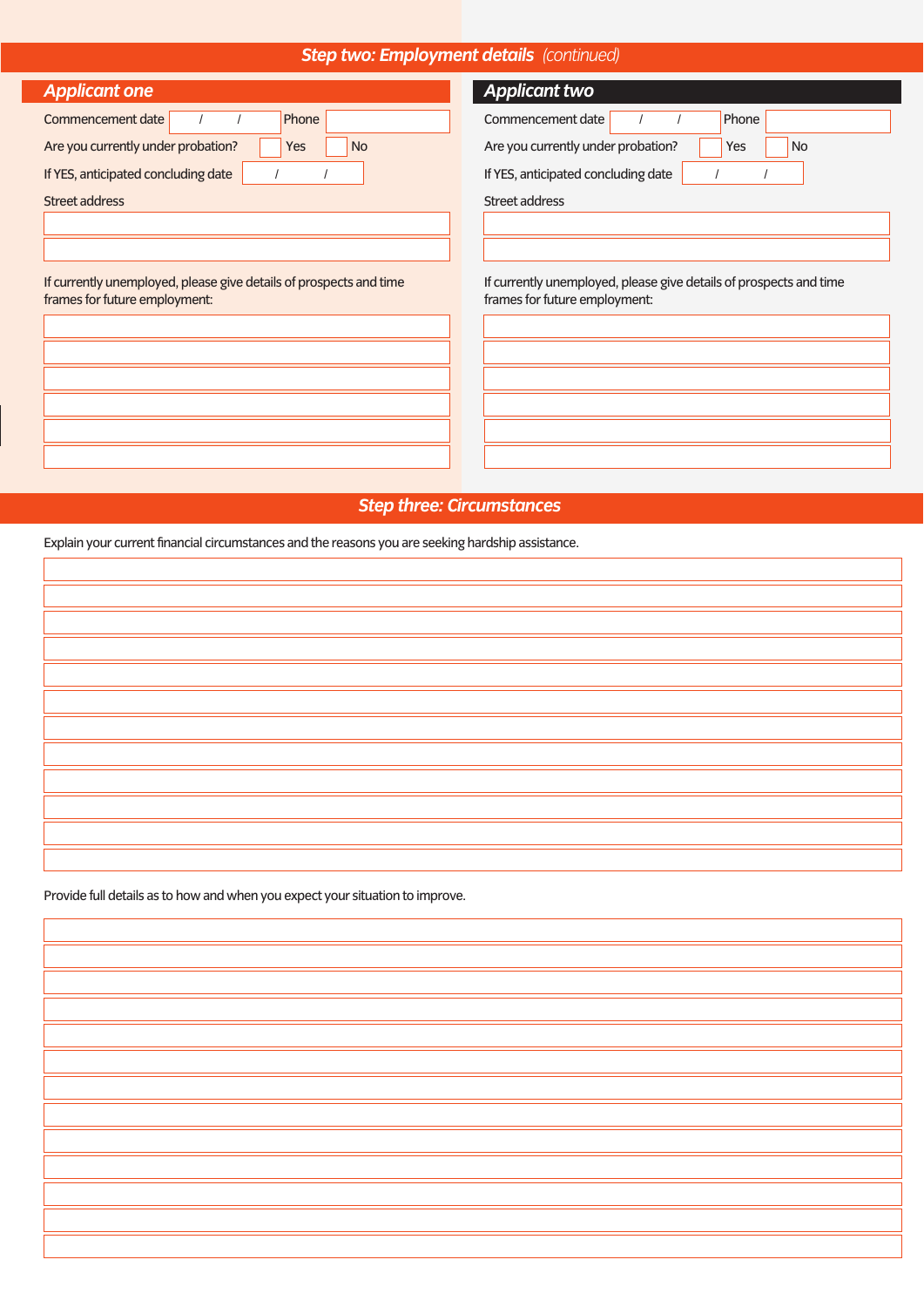| <b>Applicant one</b><br><b>Step four: Financial details</b> |              |                                                                                      |              |                        |    |                        |  |               |                        |               |           |   |       |   |
|-------------------------------------------------------------|--------------|--------------------------------------------------------------------------------------|--------------|------------------------|----|------------------------|--|---------------|------------------------|---------------|-----------|---|-------|---|
| Income                                                      |              | Source                                                                               |              |                        |    |                        |  | \$            |                        |               |           | w |       | M |
| Net Salary (after tax)                                      |              |                                                                                      |              |                        |    |                        |  |               |                        |               |           |   |       |   |
| Other Income                                                |              |                                                                                      |              |                        |    |                        |  |               |                        |               |           |   |       |   |
| Rental Income                                               |              |                                                                                      |              |                        |    |                        |  |               |                        |               |           |   |       |   |
| Government                                                  |              |                                                                                      |              |                        |    |                        |  |               |                        |               |           |   |       |   |
| <b>Benefits or Pensions</b>                                 |              |                                                                                      |              |                        |    |                        |  |               |                        |               |           |   |       |   |
| Other                                                       |              |                                                                                      |              |                        |    |                        |  |               |                        |               |           |   |       |   |
| What day is your payment paid into your bank account?       |              |                                                                                      |              |                        |    | M                      |  | Τ             | W                      | TH            | F         | S |       |   |
|                                                             |              | If your income is not paid into your Mac account, please give details:               |              |                        |    |                        |  |               |                        |               |           |   |       |   |
|                                                             |              |                                                                                      |              |                        |    |                        |  |               |                        |               |           |   |       |   |
| <b>Commitments</b>                                          |              | Payable to                                                                           |              | <b>Credit Limit(s)</b> |    | <b>Current Balance</b> |  |               |                        | Repayment     |           | W | F     | M |
| Mortgage(s) /Rent/Board                                     |              |                                                                                      |              |                        |    |                        |  |               |                        |               |           |   |       |   |
|                                                             |              | Are you on an Arrangement?                                                           | Yes          |                        | No |                        |  |               | <b>Current Arrears</b> | $\sqrt{2}$    |           |   |       |   |
| <b>Personal Loans</b>                                       |              |                                                                                      |              |                        |    |                        |  |               |                        |               |           |   |       |   |
|                                                             |              | Are you on an Arrangement?                                                           | Yes          |                        | No |                        |  |               | <b>Current Arrears</b> | $\sqrt{2}$    |           |   |       |   |
| Other loan(s)                                               |              |                                                                                      |              |                        |    |                        |  |               |                        |               |           |   |       |   |
|                                                             |              | Are you on an Arrangement?                                                           | Yes          |                        | No |                        |  |               | Current Arrears        | $\sqrt{2}$    |           |   |       |   |
| Overdraft(s)                                                |              |                                                                                      |              |                        |    |                        |  |               |                        |               |           |   |       |   |
|                                                             |              | Are you on an Arrangement?                                                           | Yes          |                        | No |                        |  |               | Current Arrears        | $\sqrt{2}$    |           |   |       |   |
| Credit/Store Card(s)                                        |              |                                                                                      |              |                        |    |                        |  |               |                        |               |           |   |       |   |
|                                                             |              | Are you on an Arrangement?                                                           | Yes          |                        | No |                        |  |               | <b>Current Arrears</b> | $\sqrt{2}$    |           |   |       |   |
| Maintenance/Child support                                   |              |                                                                                      |              |                        |    |                        |  |               |                        |               |           |   |       |   |
|                                                             |              | Are you on an Arrangement?                                                           | Yes          |                        | No |                        |  |               | <b>Current Arrears</b> | $\sqrt{2}$    |           |   |       |   |
| Lease/Hire Purchase                                         |              |                                                                                      |              |                        |    |                        |  |               |                        |               |           |   |       |   |
|                                                             |              | Are you on an Arrangement?                                                           | Yes          |                        | No |                        |  |               | <b>Current Arrears</b> | $\frac{1}{2}$ |           |   |       |   |
|                                                             |              | If you own real property, are the rates (council & water) currently paid up to date? |              |                        |    |                        |  |               |                        | Yes           | No        |   |       |   |
|                                                             |              | Are you on an Arrangement?                                                           | Yes          |                        | No |                        |  |               | Current Arrears        | $\sqrt{2}$    |           |   |       |   |
| Type of asset                                               |              |                                                                                      |              |                        |    |                        |  |               |                        |               |           |   | Value |   |
| Home                                                        |              | <b>ADDRESS:</b>                                                                      |              |                        |    |                        |  |               |                        |               |           |   |       |   |
| Other Property/Land                                         |              | <b>ADDRESS:</b>                                                                      |              |                        |    |                        |  |               |                        |               |           |   |       |   |
| Motor Vehicle 1                                             | <b>YEAR:</b> |                                                                                      | <b>MAKE:</b> |                        |    |                        |  | <b>MODEL:</b> |                        |               |           |   |       |   |
| Motor Vehicle 2                                             | <b>YEAR:</b> |                                                                                      | <b>MAKE:</b> |                        |    |                        |  | <b>MODEL:</b> |                        |               |           |   |       |   |
| Home Contents                                               |              |                                                                                      |              |                        |    |                        |  |               |                        |               |           |   |       |   |
| <b>Savings</b>                                              |              | <b>Financial Institution:</b>                                                        | A/C Type:    |                        |    |                        |  |               |                        |               |           |   |       |   |
| Superannuation                                              |              | <b>FUND NAME:</b>                                                                    |              |                        |    |                        |  |               |                        |               |           |   |       |   |
| Other                                                       |              |                                                                                      |              |                        |    |                        |  |               |                        |               |           |   |       |   |
|                                                             |              |                                                                                      |              |                        |    |                        |  |               |                        |               | Total $$$ |   |       |   |

|  | Applicant two |
|--|---------------|
|--|---------------|

| Income                      | Source                                                     |                           | W | M |
|-----------------------------|------------------------------------------------------------|---------------------------|---|---|
| Net Salary (after tax)      |                                                            |                           |   |   |
| Other Income                |                                                            |                           |   |   |
| Rental Income               |                                                            |                           |   |   |
| Government                  |                                                            |                           |   |   |
| <b>Benefits or Pensions</b> |                                                            |                           |   |   |
| Other                       |                                                            |                           |   |   |
|                             | What day is your payment paid into your bank account?<br>M | W<br>TH <sub>1</sub><br>F | S |   |